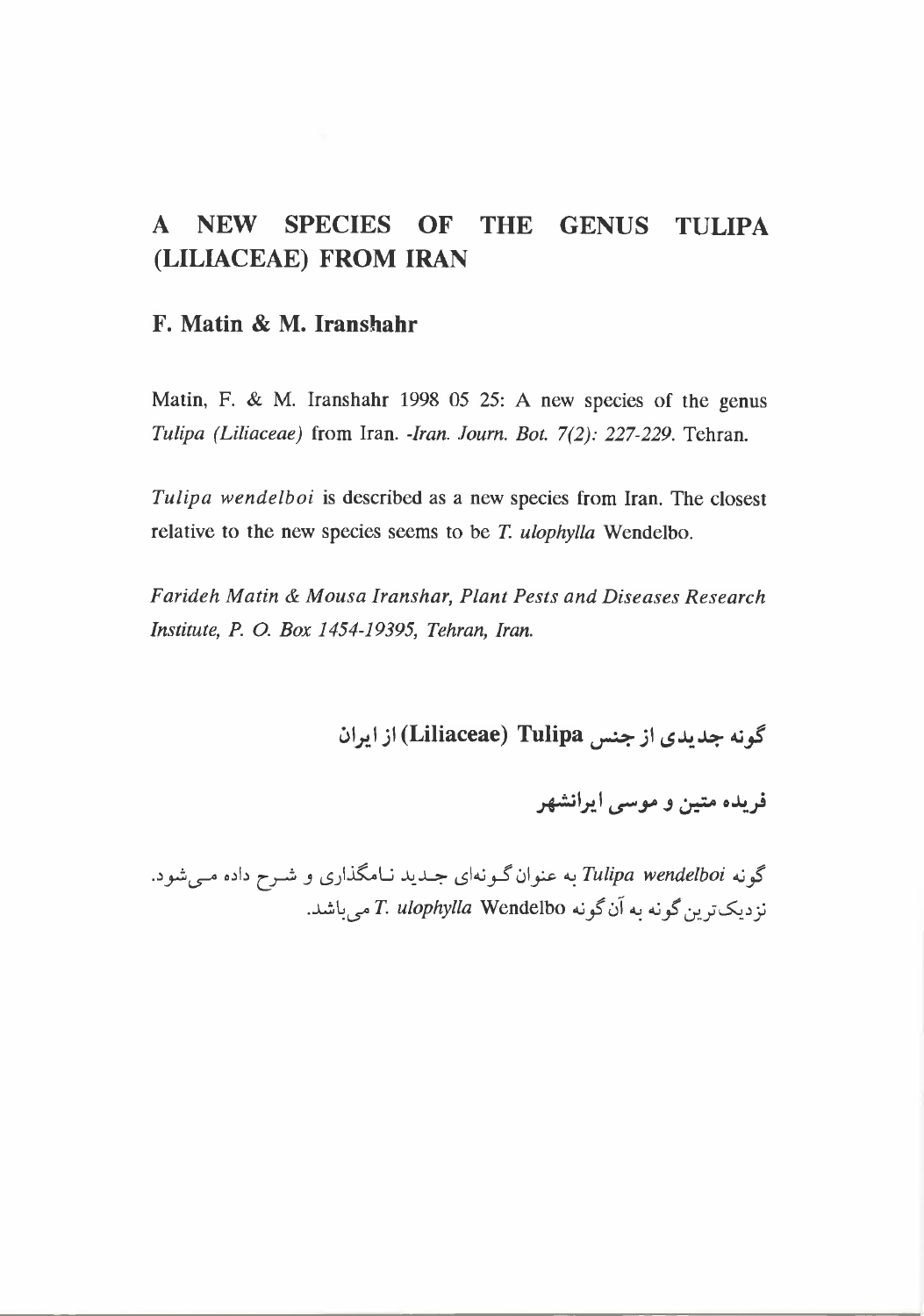228 *F. Malin* & *M lranshahr*

#### **INTRODUCTION**

Reviewing the genus *Tulipa* in Iran by one of the authors (F. Matin), a new species was recognized from Iran. The new species is described and the differences with the closest relative are discussed.

### **Tulipa wendelboi** Matin & Iranshar, sp, **nov.**

Bulbus 1.6-1.8 em crassus; tunica subcoriacea, atrobrunnea, in collum plerumque  $\pm$  producta, intus e pilis longis antrorsis brunneis obsitis, basi apiceque dense pilosa, Caulis 7-13 em altus, subglaucus, cum pedunculo glaber. Folia 6-7,  $\pm$  distantia, subglauca, anguste albomarginata, glabra, sparsim ciliata; florem aequantia vel paulo longiora; folia infima 9-11.5 em longa, 0.7-1 cm lata, falciformia, margine valde undulata; folia superiora 4-6.5 em longa, 2 em lata, plana et erecta. Flos singulus, cyathiformis, scarlatinus, extus pallidior; tepala exteriora 3.2-3.8 x 1.2-1.9 cm, rhomboidea,  $\pm$ apiculata, apicem versus puberula, margine leviter undulata; macula basali 8-9 x 5-8 mm, emarginata, intus atrata vel atropurpurea, anguste flavo-marginata; extus metallic virida; tepala interiora

#### **IRAN. JOURN. BOT.** 7 (2), 1998

3.2-3.7 x 1.5-1.9 cm, ovoidea, apiculata, apicem versus pubescentia, margine leviter undulata, macula basali 8-10 x 5-10 mm, emarginata, intus atrata vel atropurpurea, anguste flavo-marginata, extus metallic virida. Filamenta 7-10 mm longa, nuda, nigra, apicem versus attenuata, basi et infra antheras flava; antherae 6-7 mm longae, filamentis breviorae, atro-purpureae. Ovarium quam stamina multo brevius, flavescens, rubro-suffusum. Stigma sessile, flavescens, apice rubrum. Capsula ignota. *Typus.* Mazandaran: 18 km to Marzan-abad, before Pol-e Owshan, in rocky slopes, 800 m, 10.5.1996, Matin, Daneshpazhuh & Ghanbari 12974-IRAN (holotypus IRAN).

The new species is very closely related to *T. ulophylla* Wendclbo, but differs from it in following characters: stem 7-13 em high (not 16-26 em); 6-7 leaves (not 4-)6); emarginate basal blotch (not lanceolateacuminate); filaments 7-10 mm (not 12-15 mm); dark purple anthers (not yellow).

### **ACKNOWLEDGMENT**

Thanks are due to Mr. Mehranfard, the artist of the Plant Pests and Diseases Research Institute for preparing the illustration.